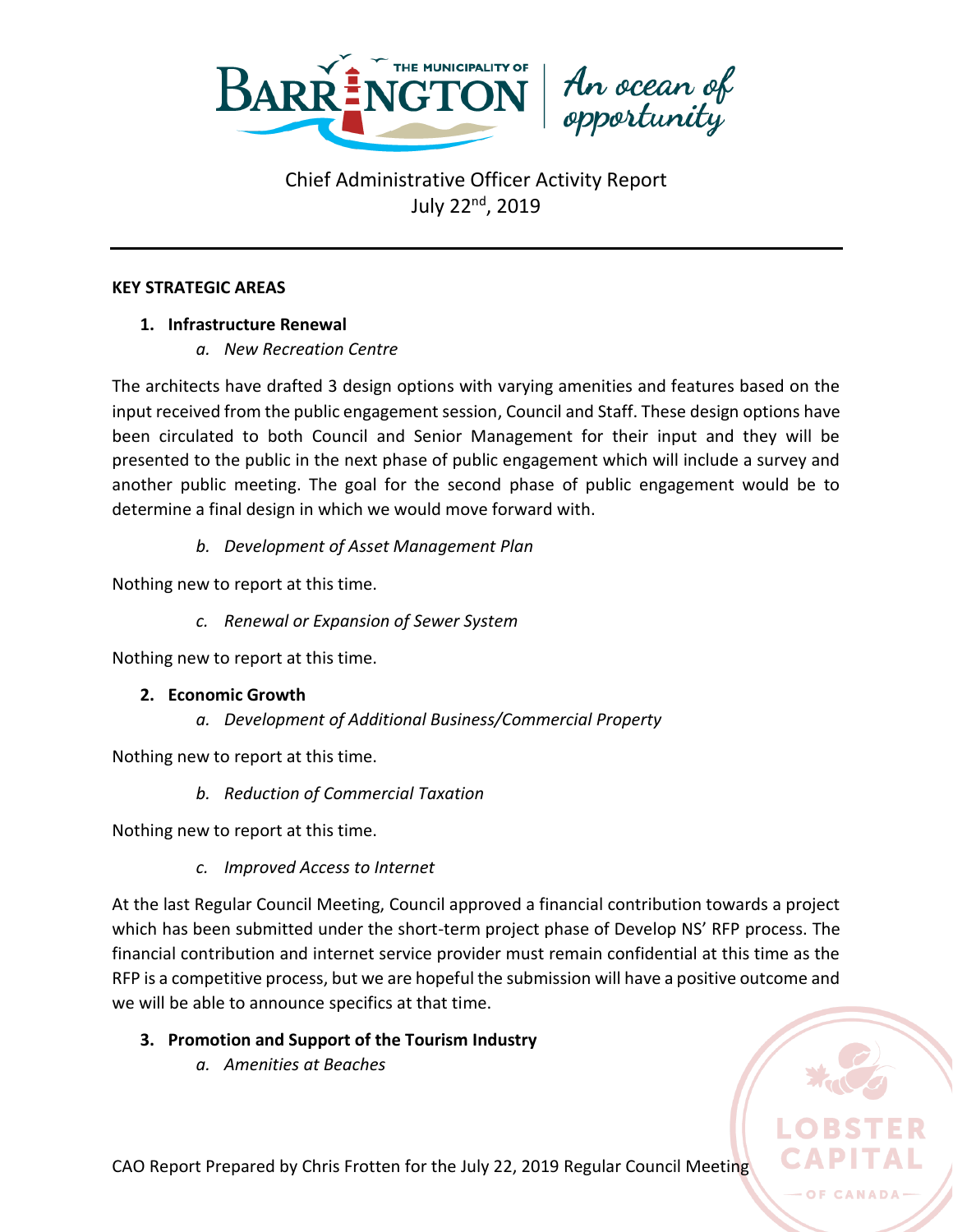

# An ocean of<br>opportunity

Chief Administrative Officer Activity Report July 22nd, 2019

Progress has been made on this initiative in the past month. Suzy has completed a draft beach strategy in which we have reviewed together and will be making minor adjustments and additions in an effort to present to Council in August or September. This strategy will help the Municipality be strategic in the way it improves the usage and amenities of our six local beaches (the Hawk, Daniel's Head, Stoney Island, North East Point, Sand Hills and Crow Neck). On another front, the Municipality has purchased a property at Stoney Island beach which will allow it more authority and flexibility when improving and adding amenities. The progress of this strategic objective is possible due to the Municipality's capital investment of \$50,000 per year for 5 years.

*b. Work to Attract Accommodations*

Nothing new to report at this time.

#### **4. Provision or Support of Services for Residents of the Municipality**

*a. Continued Work Towards Additional Medical Services (Medical Clinic, Dialysis)*

We are excited to announce that Dr. Robyn Pierce has returned home to establish her family medicine practice in Barrington. She will be accepting new patients this month from the Barrington and surrounding areas from the Nova Scotia Need a Family Practice Registry. Any resident can register themselves and/or their family members by going to: [https://needafamilypractice.nshealth.ca.](https://needafamilypractice.nshealth.ca/) If they prefer to register by phone rather than online, they can call: 811 (staff are available Monday-Friday, between 10 a.m. and 6 p.m.)

The Municipality is very grateful that Dr. Pierce has decided to return home to offer a muchneeded service to our community and was happy to assist her in any way possible.

*b. Develop Water Access Plan (docks, wharves and marinas)*

Nothing new to report at this time.

*c. Improve Active Transportation (sidewalks, trails, boardwalks)*

Nothing new to report at this time.

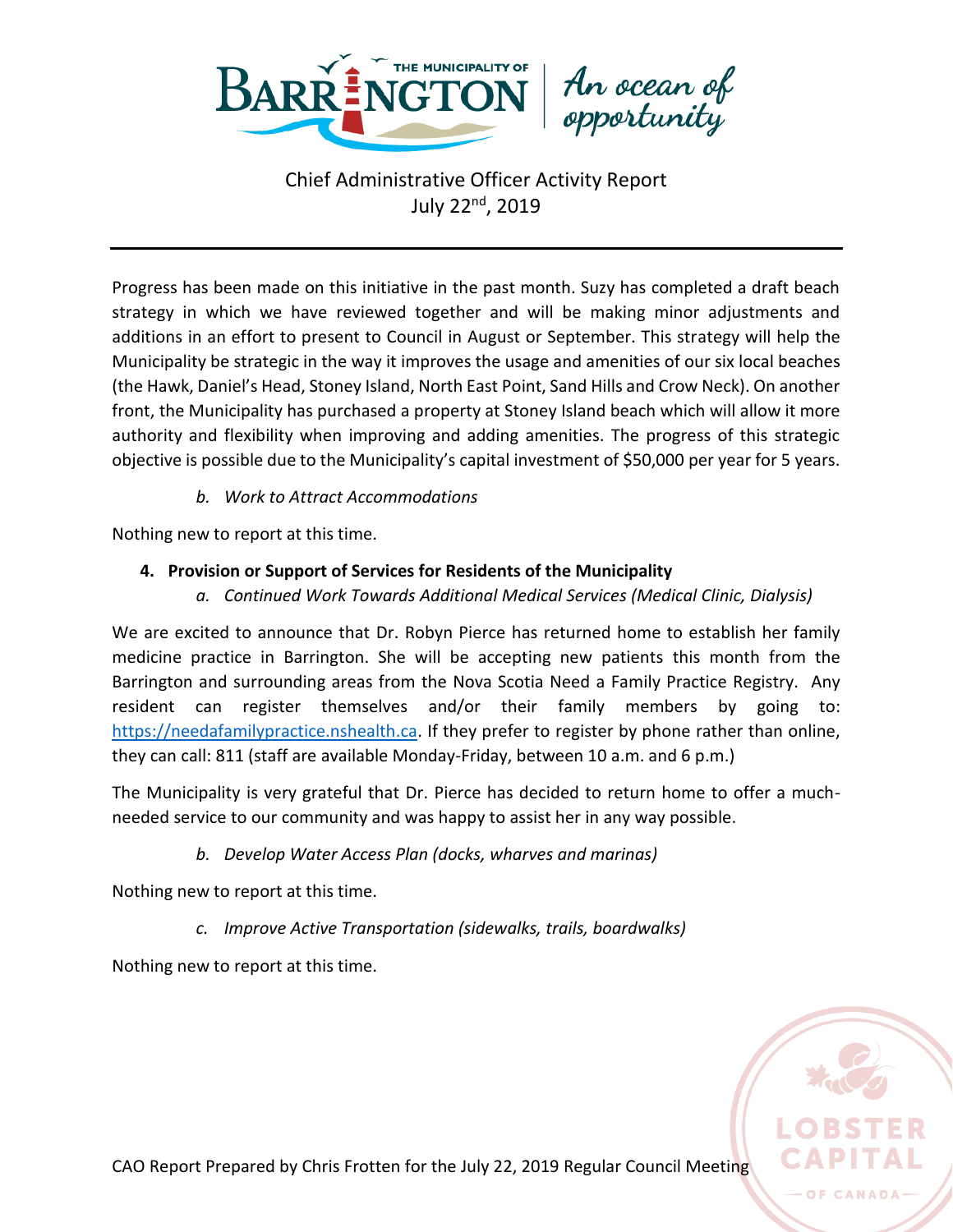

### **SUMMARY OF ACTIVITIES JUNE 25TH to JULY 22 ND**

#### **TOPICS**

#### **ParticipACTION Community Better Challenge**

We were not successful in winning the grand prize or the regional prize, but our results were amazing, nonetheless. We finished in the top 20 in Canada,  $3<sup>rd</sup>$  in the Atlantic Region and  $1<sup>st</sup>$  in Nova Scotia! I'd like to thank the Recreation Department again for motivating our Municipality and promoting the challenge to allow us to finish in this position. Even though we didn't win any prizes, we have still accomplished something great and it was truly a community effort.

#### **Marathon**

The Marathon Committee is in its final stages of preparing for the 49<sup>th</sup> edition of the marathon. As of last Thursday, 372 runners were registered which is the most ever! It all starts at the arena on Saturday, July 27<sup>th</sup>, with the expo and registration. The Marathon begins on Sunday morning at 7:30 a.m. for the full, 7:45 a.m. for the half and at 8:00 a.m. for the 10km and 6km. We remind everyone to be cautious while driving on Sunday morning and encourage everyone to show their support and help us welcome the participants by volunteering to help or by greeting runners as they go by.

#### **Planning**

We had a public participation meeting June 20<sup>th</sup> regarding LUB and MPS amendments to include lobster pounds, lobster storage facilities and associated lobster and seafood retail within the Commercial General Zone as a permitted use subject to approval by Development Agreement. Following that meeting, a report was provided to Council at the Regular Council Meeting on June 24<sup>th</sup> in which the decision was made to not move forward with the amendments.

On July 25th, 2019 at 7:00 p.m. in the Conference Room, we have another public participation meeting regarding amendments to the land use by-law and the Municipal planning strategy to allow cannabis production facilities in certain zones.

#### **Building Permits & Civic Signs**

From June 15, 2019 to July 14, 2019, 20 building permits were issued with a total dollar value of \$1,473,000. Dave continues to work diligently to educate homeowners and businesses on the civic numbering by-law No new dangerous and unsightly complaints were received but we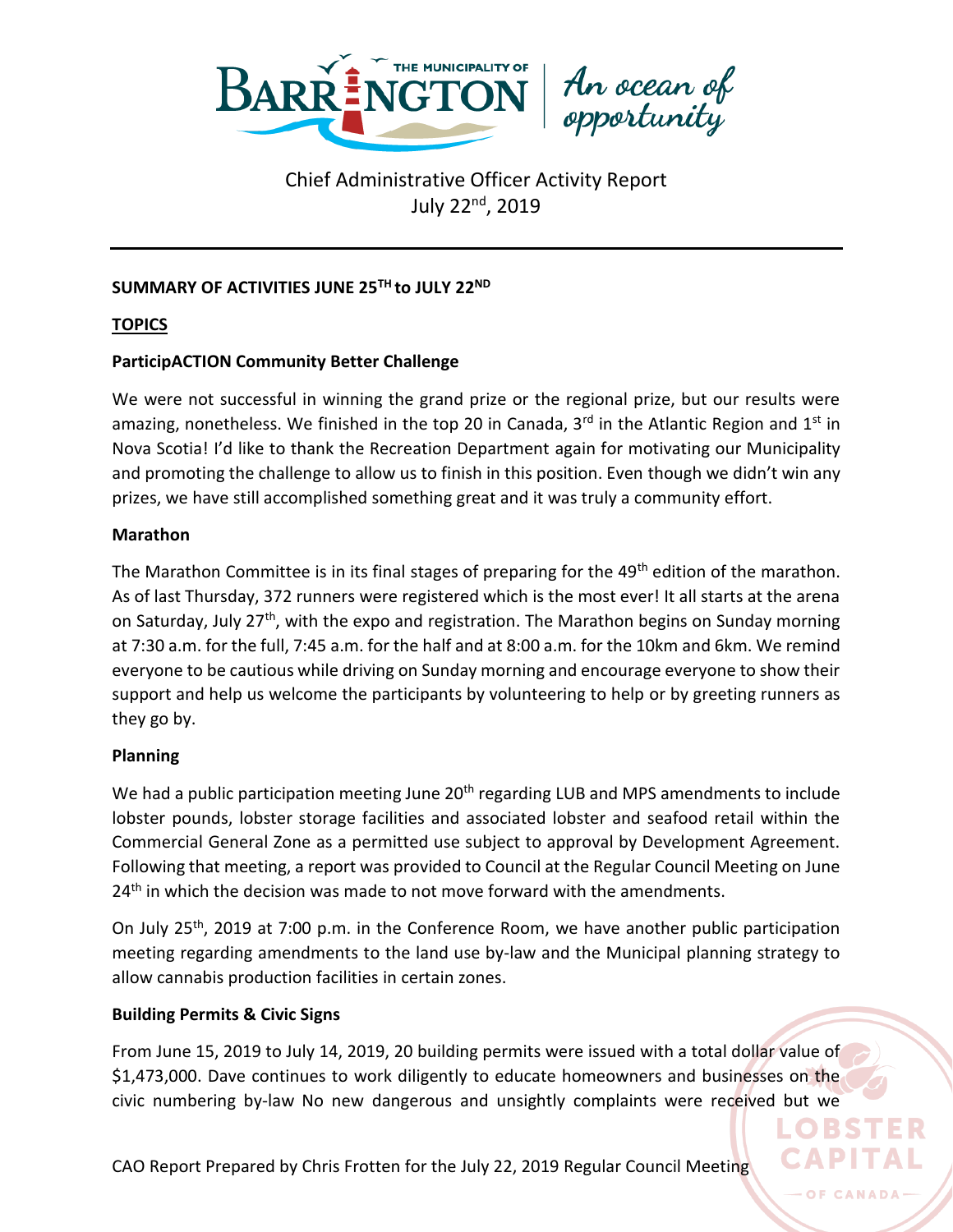

continue to work on the 3 open files we presently have. We received 3 new by-law complaints which we investigated and solved and closed the matters. 1 old complaint was also closed. There are no open by-law complaints currently.

#### **Recreation Programs**

The Recreation Department continues to be busy with its summer programs and activities. The day camp program is full every day, approximately 50 children between the ages of 5 and 6 are participating in our U6 soccer program Mondays at 6:00 p.m., and there are 31 preschoolers registered for the preschool soccer program on Wednesday mornings at 10 a.m.

The pool has experienced mechanical issues with the chlorine level but an automatic chlorinator has been installed and seems to have solved the issue. Otherwise, attendance has been good, and the swimming lessons have been going well.



*Shrose Island Ballfield Canteen*

#### **Tourism Initiatives**

#### **Property Services**

Property Services has been working on upkeeping fields, preparing for the marathon and maintaining our parks and infrastructure. They have placed the lobster sculptures for the season, cleaned illegal dumpsites, placed Canadian flags on the Causeway and put up banners throughout the municipality.

The new canteen at the Sherose Island Ball Field has been completed and we have received great comments. I'd finally like to congratulate Eugene and Stacey on completing their refrigeration certification which will help us improve the operations of the arena!

The new Shelburne County website/app has been launched. The website can be accessed at [https://shelburnecounty.ca/.](https://shelburnecounty.ca/) A kiosk has been installed in the Barrington Visitor Information Centre and promotion in our local restaurants and tourism attractions will be spread out to help promote the tool. Work has started with Tourism Nova Scotia and Trampoline (Marketing Agency) on coordinating visits for our Inspiring Content program which will provide us with video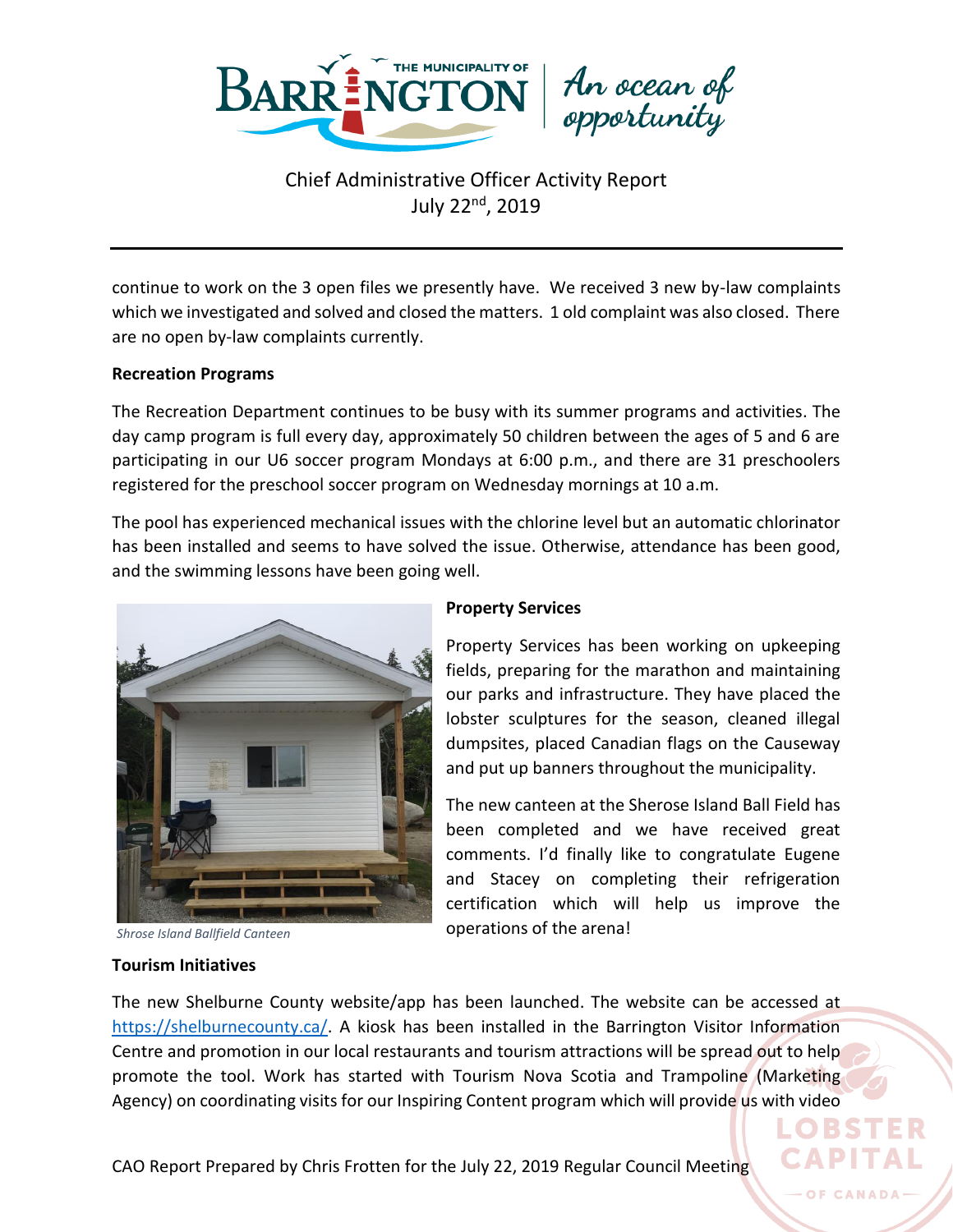

and photo assets for Shelburne County. A crew will be in the County August  $13\n-16$ <sup>th</sup> (weather permitting) to shoot the content needed for the project. We are looking for interesting people to be in the videos and to feature in the "Local Know" part of the campaign. If you know of someone who might be a great fit and a great representative for our area for this project, please let me know as soon as possible.

Finally, we are partnering with Dashboard Living on a collaboration to help market the Municipality from a new approach through influencer marketing. They have started work on a marketing campaign for the Municipality. They were here during the NS Lumberjack Championships and will be back for the Nova Scotia Marathon, Cape Days and possibly a few more events to be determined. Their focus will be on asset development, awareness of Barrington and our Lobster Capital of Canada title. They will also be building in some itinerary development for the area.

#### **Fire Services**

The number of calls for this period are up dramatically over last year, however the only call of significance was the camper fire that BPLTFD responded to in Clyde in which automatic aid was activated. Dwayne has completed the inventory of trucks, SCBA and turnout gear which will be presented to Council for information at a future meeting. On July 4<sup>th</sup>, Dwayne and I had the first meeting with the chiefs and treasurers to start work on the capital replacement plan. It was a positive meeting in which various possibilities were discussed, and the officers were asked to take the information back to their respective departments for feedback and to submit a truck replacement plan for their departments. The next meeting is scheduled for August 15<sup>th</sup>. Overall the fleet of trucks and other equipment is in good shape and close to meeting NFPA standards. Otherwise, Dwayne has been working on updating training material and organizing training sessions for the departments. Here is the data for the month of June: